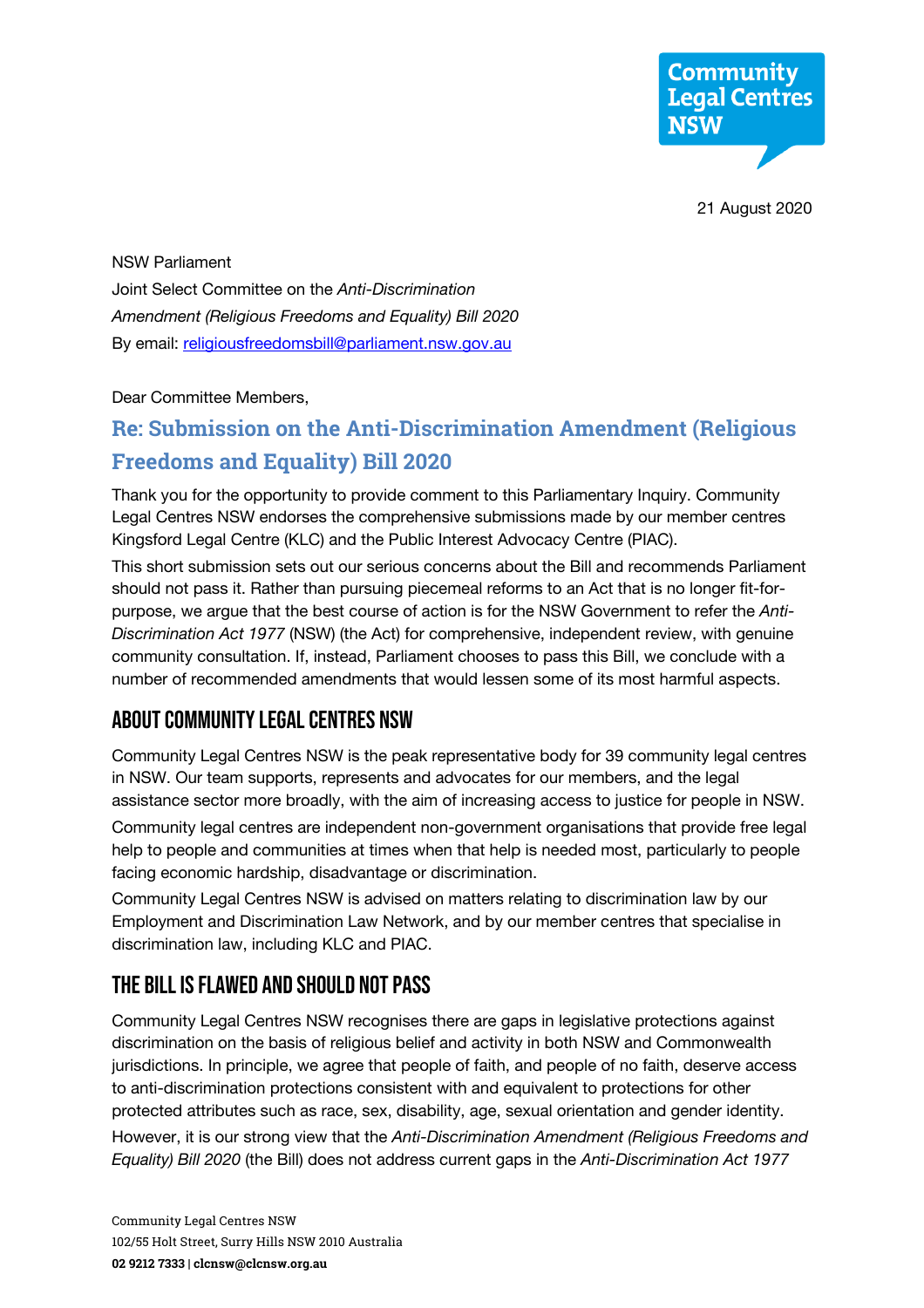

(NSW) (the Act). Instead, it undermines the worthy goal of providing adequate antidiscrimination protections for all people. The Bill does not create or strengthen protections in the Act for many people, particularly those from minority religions. Rather, it increases protections for religious individuals and institutions discriminating against people of other faiths, or on the basis of other attributes such as race, sexuality and gender identity.

On this basis, Community Legal Centres NSW does not support the passage of the *Anti-Discrimination Amendment (Religious Freedoms and Equality) Bill 2020.*

## **Recommendation:**

1. The NSW Parliament should not pass the *Discrimination Amendment (Religious Freedoms and Equality) Bill 2020.*

# GOVERNMENT SHOULD REFER THE ACT FOR INDEPENDENT, COMPREHENSIVE REVIEW

There are key gaps in the Act that should be rectified so that it effectively protects all people from discrimination, including on the basis of religious belief or activity. However, piecemeal reform like that proposed by this Bill is unlikely to achieve this goal. The Act is now over 40 years old and has not been comprehensively reviewed in more than two decades. Once a leader amongst Australian anti-discrimination laws, the Act is now full of inconsistencies and falls well below best practice. Compared to other jurisdictions, the Act provides limited protections to LGBTI+ people, does not sufficiently empower Anti-Discrimination NSW to conduct own-motion investigations and already grants unacceptably wide exceptions to religious organisations.

On these grounds, Community Legal Centres NSW endorses PIAC's recommendation for a comprehensive, independent review of the Act, based on proper community consultation.

### **Recommendation:**

2. The NSW Government should immediately refer the *Anti-Discrimination Act 1977* for independent review, with genuine community consultation.

# Amendments to lessen the Bill's most harmful impacts

If Parliament chooses to pass the Bill, we recommend the following critical amendments to lessen its most harmful impacts.

## **Limit the definition of 'religious ethos organisations' in section 22K**

The proposed definition for 'religious ethos organisations' in section 22K is extremely broad and would significantly expand the range of organisations exempted from the Act's provisions. In particular, the inclusion of charities in subsection (b) and 'any other body' in subsection (c) means that a large number of not-for-profit social service providers (like homelessness, aged care and domestic violence services) and even commercial businesses could qualify for protection under the Act.

This change is inconsistent with the existing approach to religious organisations set out in section 56 of the Act. It is also inconsistent with the approach of most other Australian jurisdictions, which define religious organisations as bodies established for religious purposes.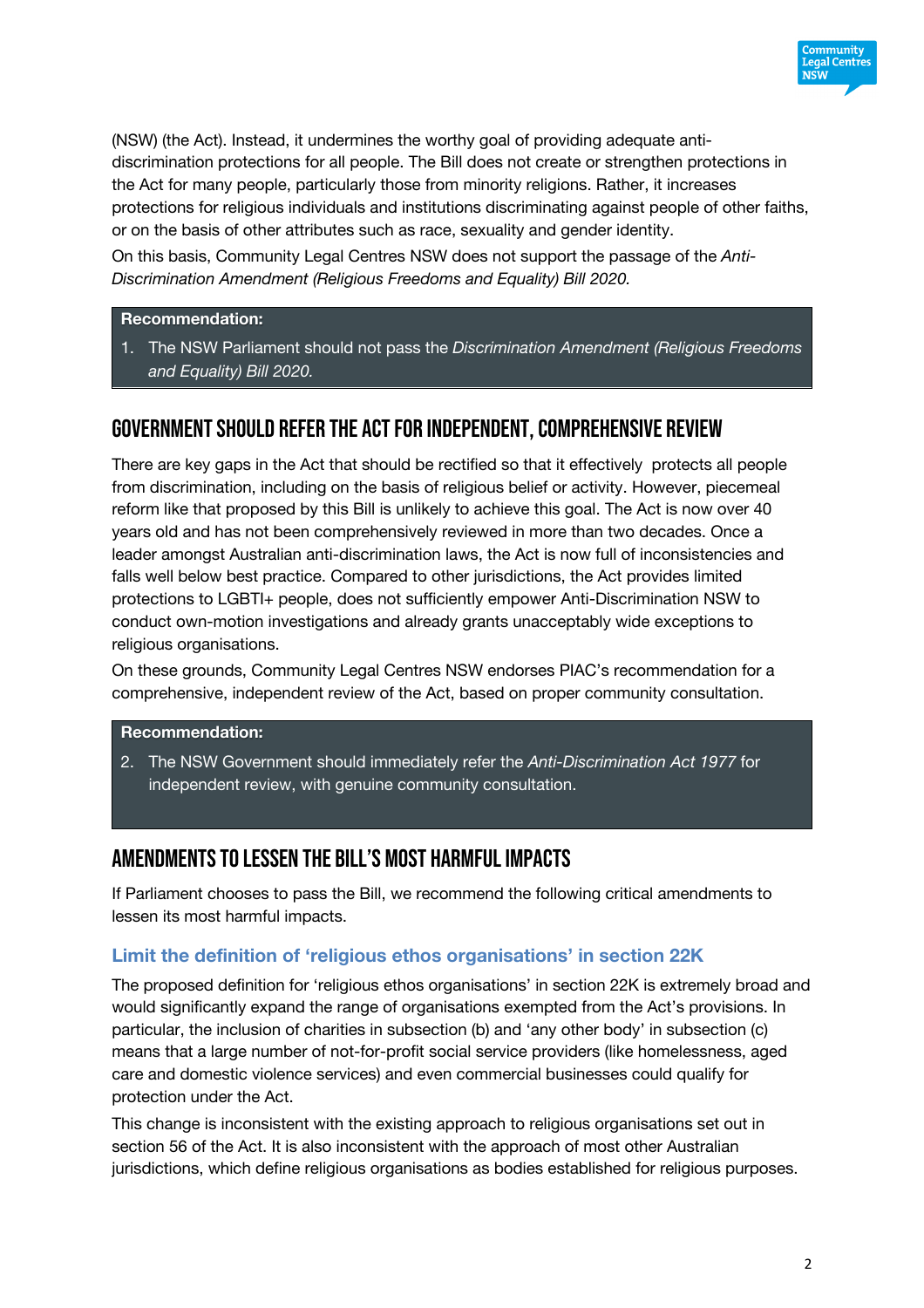

In our view, the proposed definition of 'religious ethos organisation' in section 22K should be removed. If it is retained, it should be replaced with a standard definition of religious organisations as bodies 'established to propagate religion', consistent with section 56 of the current Act.

## **Recommendation:**

3. Replace the proposed definition of 'religious ethos organisation' in s22K with a standard definition, which covers 'bodies established to propagate religion'.

## **Limit the scope of exceptions for 'religious ethos organisations' in section 22M**

We are particularly concerned about proposed section 22M, which significantly widens the range of circumstances in which a religious ethos organisation is taken not to discriminate against another person. If legislated, the section would provide exemptions to organisations that genuinely believe that otherwise discriminatory conduct furthers its efforts to act in accordance with its religious doctrines, tenets or beliefs, as well as to organisations that give preference to people who share their religious beliefs. As with the definition of 'religious ethos organisation' in section 22K, the proposed approach is unorthodox and inconsistent with antidiscrimination laws in all other jurisdictions.

Taken together, the definition of 'religious ethos organisation' in section 22M and the wide scope of exceptions provided in section 22K are extremely concerning. In effect, they will enable a very broad range of organisations to discriminate against people of different faiths (or of no faith) with impunity. For example, a homelessness service operated by a charity that falls within the definition of 'religious ethos organisation' could lawfully decide to provide services only to people who share, or profess to share, its religious beliefs.

Together, proposed sections 22K and 22M will also enable a much broader range of organisations to rely on the standard exception for conduct that is consistent with the doctrines, tenets, beliefs or teachings of a particular faith, and therefore to lawfully discriminate against people based on their race, marital status, domestic status, sexuality or transgender status. In our view, this goes against the ethos of anti-discrimination protections to provide equal protection to all people.

## Recommendation:

4. Limit the scope of section 22M so that it is consistent with current exceptions in section 56(d) of the Act, which protects actions that 'conform to the doctrines of the religion or are necessary to avoid injury to the religious susceptibilities of adherents of that religion'.

## **Limit the proposed definitions of 'religious beliefs' and 'religious activities'**

Proposed definitions for the newly established protected attributes of 'religious beliefs' and 'religious activities' in section 22K are also problematic.

Proposed section 22K defines 'religious beliefs' to include:

*a) having a religious conviction, belief, opinion or affiliation,*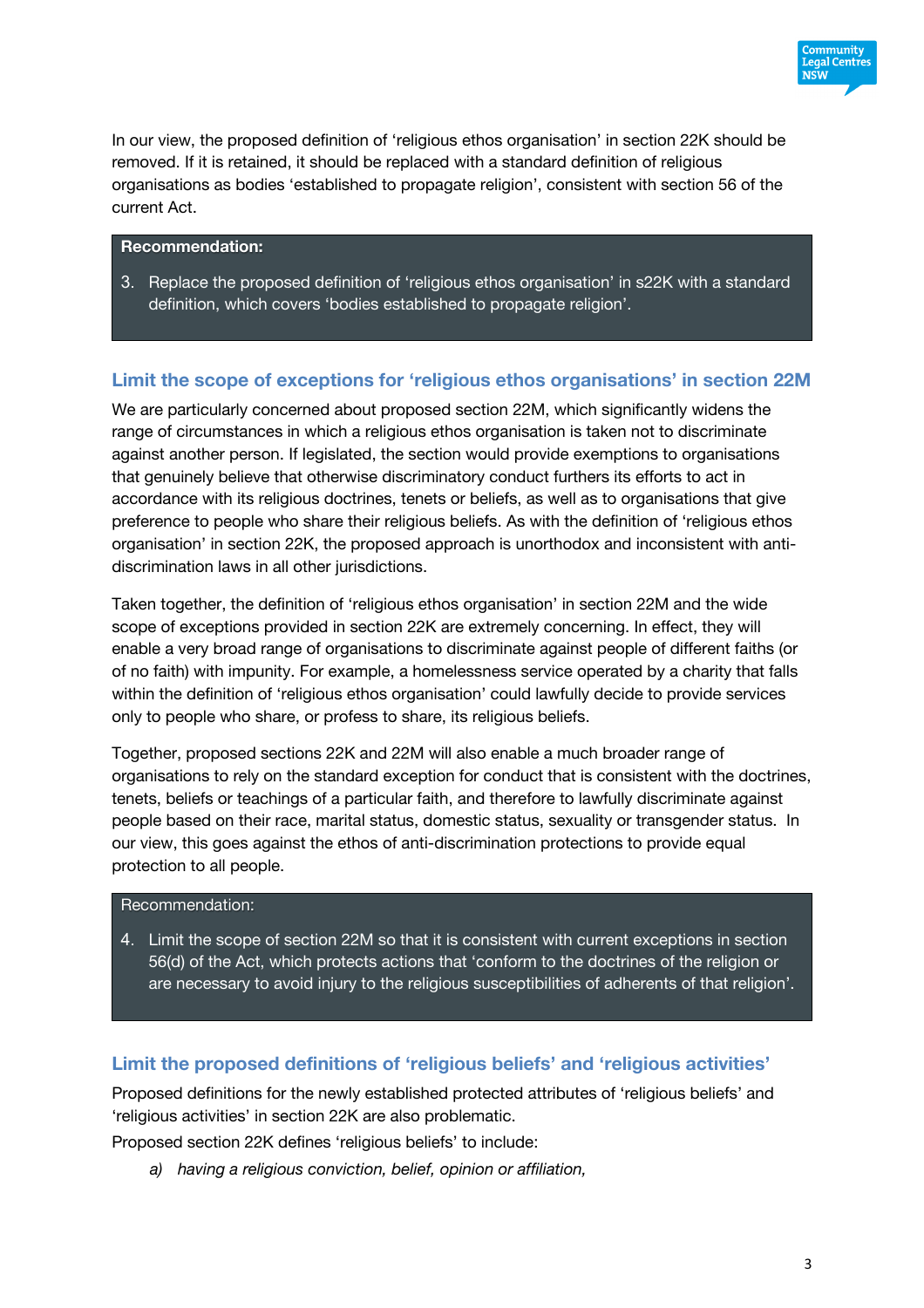

*b) not having any religious conviction, belief, opinion or affiliation.*

Proposed section 22KA further provides that, in determining when a belief is held:

*For the purposes of this Act, a person holds a religious belief … if the person genuinely believes the belief.*

This definition is very broad and, again, is inconsistent with definitions used in other jurisdictions that protect religious belief. In particular, the insertion of 'genuinely believes' into section 22KA introduces an inappropriate degree of subjectivity to the test for religious belief. We note that Australian Courts have rejected an entirely subjective approach to determining religious belief.<sup>1</sup> We are deeply concerned that enacting the proposed definition would grant 'religious belief' protections that exceed those afforded to some other protected attributes, including race, sex, sexuality, transgender status and marital and domestic status.

Proposed section 22K(1) defines 'religious activities' to include:

*[E]ngaging in religious activity, including an activity motivated by a religious belief, but does not include any activity that would constitute an offence punishable by imprisonment under the law of New South Wales or the Commonwealth.*

This definition is particularly problematic because it explicitly protects religious activities that are unlawful so long as they are not punishable by a term of imprisonment under NSW or Commonwealth laws. Examples of activities that are unlawful, but are not punishable by imprisonment include harassment, neglect, bullying and breaches of contract, consumer and corporations' laws. These behaviours should not be protected on any grounds.

Granting protections to people who engage in activities that are unlawful and harmful because they are motivated by religious belief is inappropriate and out of step with community standards. It is also out of step with anti-discrimination protections in other jurisdictions, which generally exclude unlawful acts from protection regardless of the maximum penalties that can be imposed.

### **Recommendations:**

- 5. The definition of religious belief should be limited to 'holding or not holding a religious belief', and the reference to 'genuinely believes' should be removed entirely.
- 6. Consistent with community standards and anti-discrimination laws in other jurisdictions, all unlawful acts should be excluded from protection regardless of the maximum penalties that can be imposed.

# Other matters

### **Funding for community legal centres that specialise in discrimination law**

Several community legal centres in NSW specialise in discrimination law. These services are already underfunded to meet need for assistance in this area of law.

If the Bill passes, there is a real risk that instances of discrimination will increase. The complexity and lack of clarity the proposed amendments would introduce to the Act will likely result in an increase in legal action, particularly in relation to the subjective test for religious belief. It will also lead to an increase in the number of people who need professional legal assistance to address instances of discrimination through the legal system. Together, these

<sup>&</sup>lt;sup>1</sup> See for example *Church of New Faith v Commissioner for Payroll Tax (Vic)* (1983) 154 CLR 120